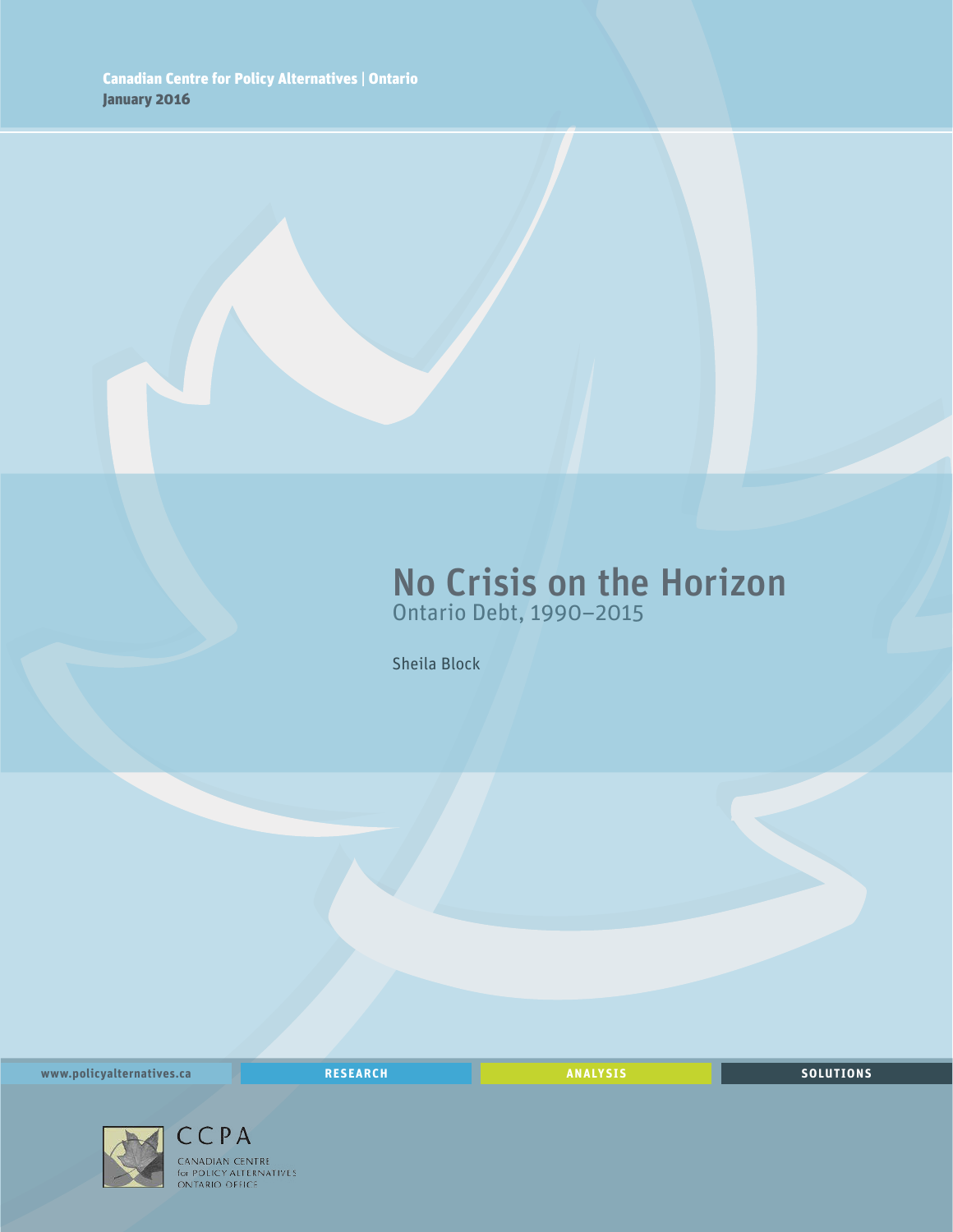

CCPA CANADIAN CENTRE for POLICY ALTERNATIVES **ONTARIO OFFICE** 

**ISBN 978-1-77125-260-7**

This report is available free of charge at www.policyalternatives.ca. Printed copies may be ordered through the CCPA national office for a \$10 fee.

#### **Please make a donation...**

**Help us to continue to offer our publications free online.**

**Click / scan the QR code below to make a tax-deductible donation to the CCPA-Ontario.**



**Stay up to date with the latest news and reports from the CCPA-Ontario office. Click / scan the QR code to subscribe to our e-newsletter.** 



#### **About the author**

Sheila Block is a senior economist with the Canadian Centre for Policy Alternatives' Ontario Office.

#### **Acknowledgements**

The author would like to thank Leena Elsheikh Abdelrahim for research assistance, and Alex Mazer and Toby Sanger for their thoughtful comments on an earlier version of this paper.

With your support we can continue to produce high quality research—and make sure it gets into the hands of citizens, journalists, policy makers and progressive organizations. Visit www.policyalternatives.ca/ontario or call 416-598-5985 for more information.

The CCPA-Ontario office is based in Toronto. We specialize in provincial and municipal issues. We deliver original, independent, peer-reviewed, non-partisan research.

The opinions and recommendations in this report, and any errors, are those of the author, and do not necessarily reflect the views of the publishers or funders of this report.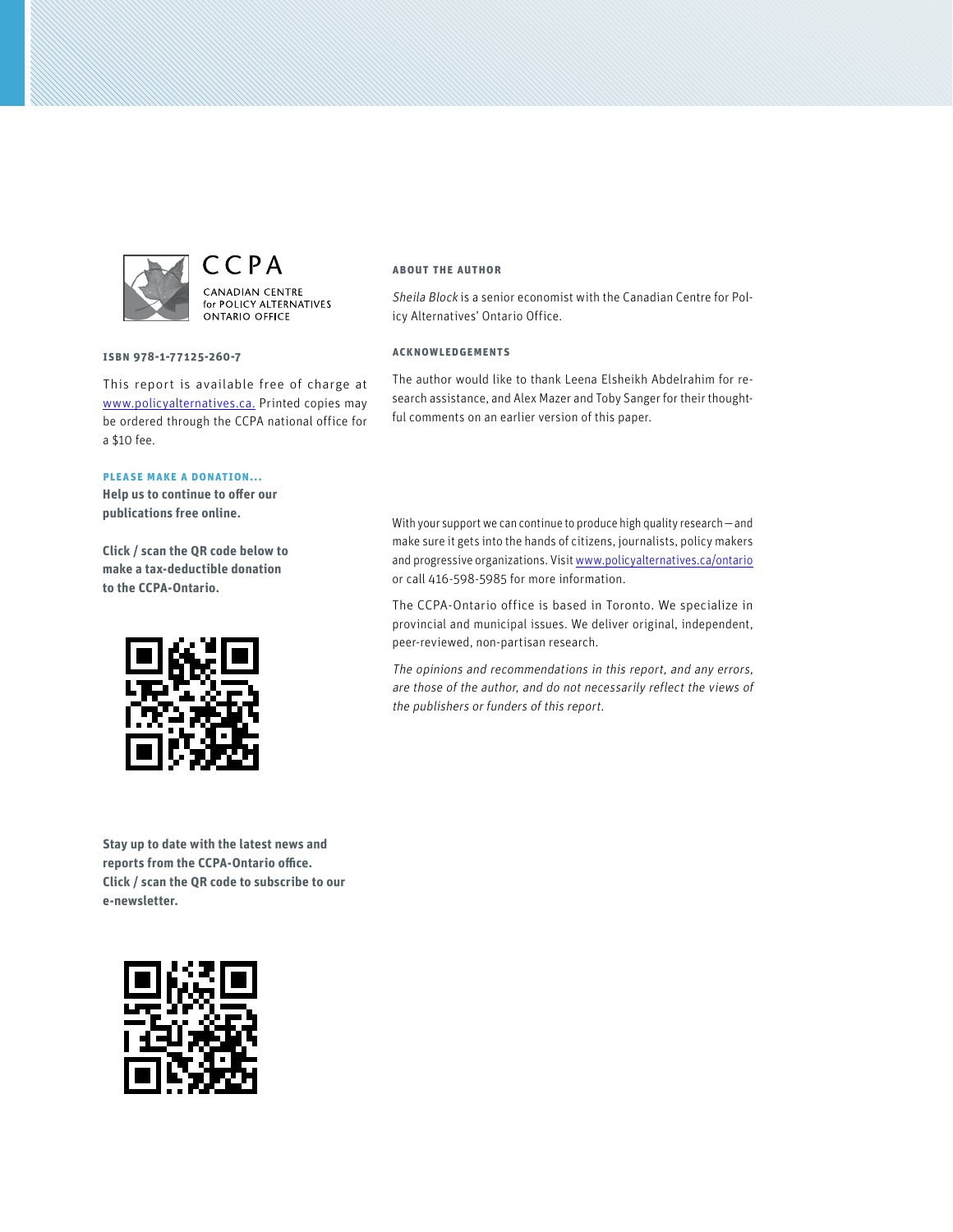#### **No Crisis on the Horizon**

- **Executive summary**
- **Introduction**
- Ontario's debt as a share of GDP
- Comparing Ontario's debt-to-GDP ratio over time
- Is Ontario approaching a debt crisis?
- Should Ontario be paying off its debt?
- How do California and Ontario's fiscal situations compare?
- Impact of the new federal government
- **Conclusion**
- **Appendix A**
- **Notes**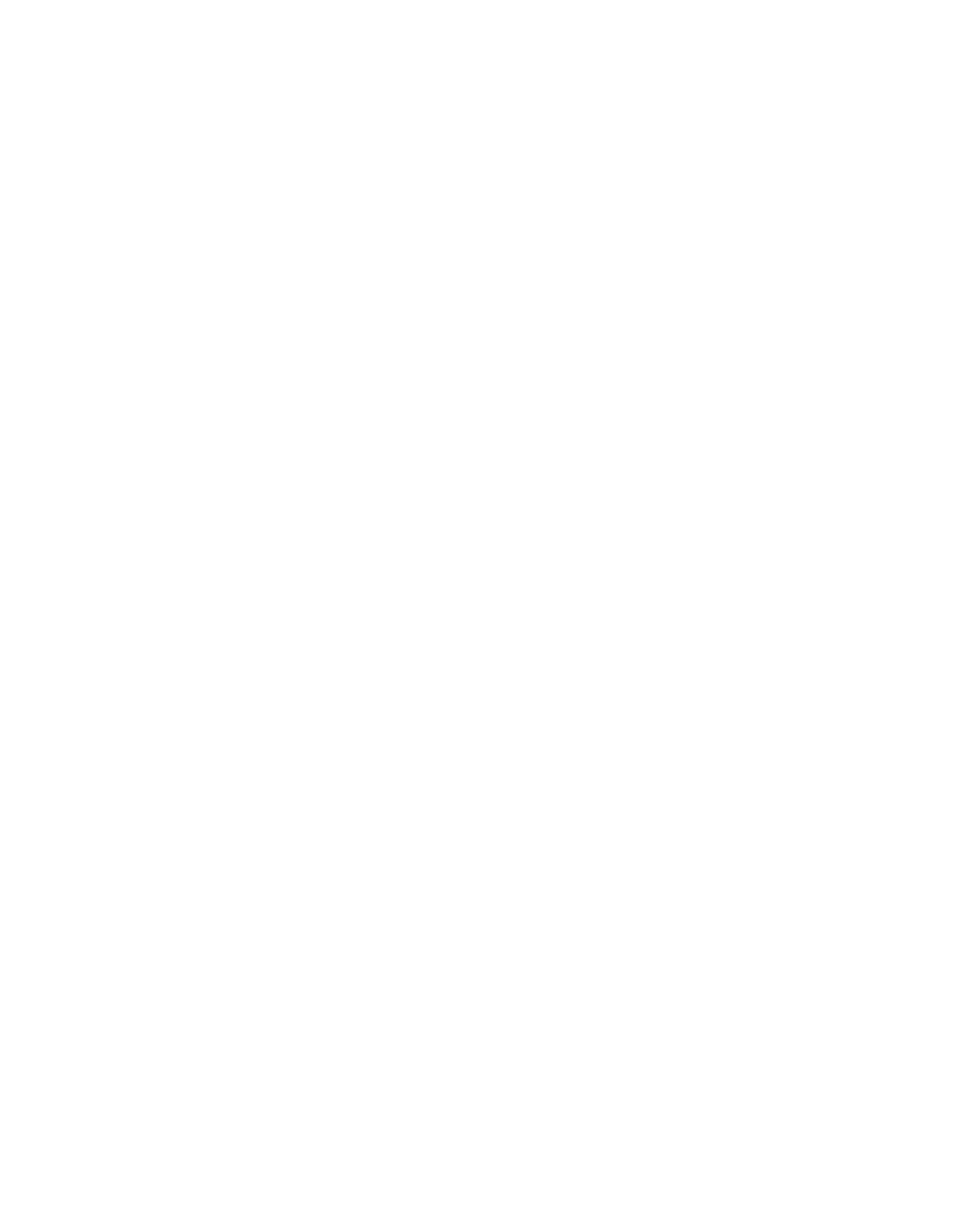# No Crisis on the Horizon:

Ontario Debt, 1990–2015

### **Executive Summary**

This paper addresses mounting concern over Ontario's public debt.

At \$284.6 billion in 2014-15, Ontario's debt has caused some concern, but the raw debt number alone indicates little about any government's capacity to manage it. That's why economists look at the debt-to-GDP ratio: it indicates the size of that debt relative to the economy and what share of the economy's resources is required to pay for the debt.

Is the fact that Ontario's debt-to-GDP ratio is the second highest in Canada a cause for panic? The impact recessions can have on public finances —slower economic growth, lower tax revenue, and stimulus spending pressures—means that it is not uncommon for governments to enter multiple years of fiscal deficit until the economic tide turns. Those deficits can impact debt levels, but the plan (if not the hope) is to allow the rising tide of economic growth and subsequent revenue recovery to do the post-recession work of reducing the deficit and the debt.

Given that much of the renewed focus on public debt has been driven by post-recession worries about slower economic growth and lower tax revenues, this paper asks the question: is the province's debt-to-GDP ratio worse six years after the 2008-09 recession than it was six years after the 1990 recession?

In order to make this historical comparison, this paper adjusts the net debt measure to reflect two critical changes in how it is measured and what is included: in 1999, Ontario Hydro debt was added to the provincial debt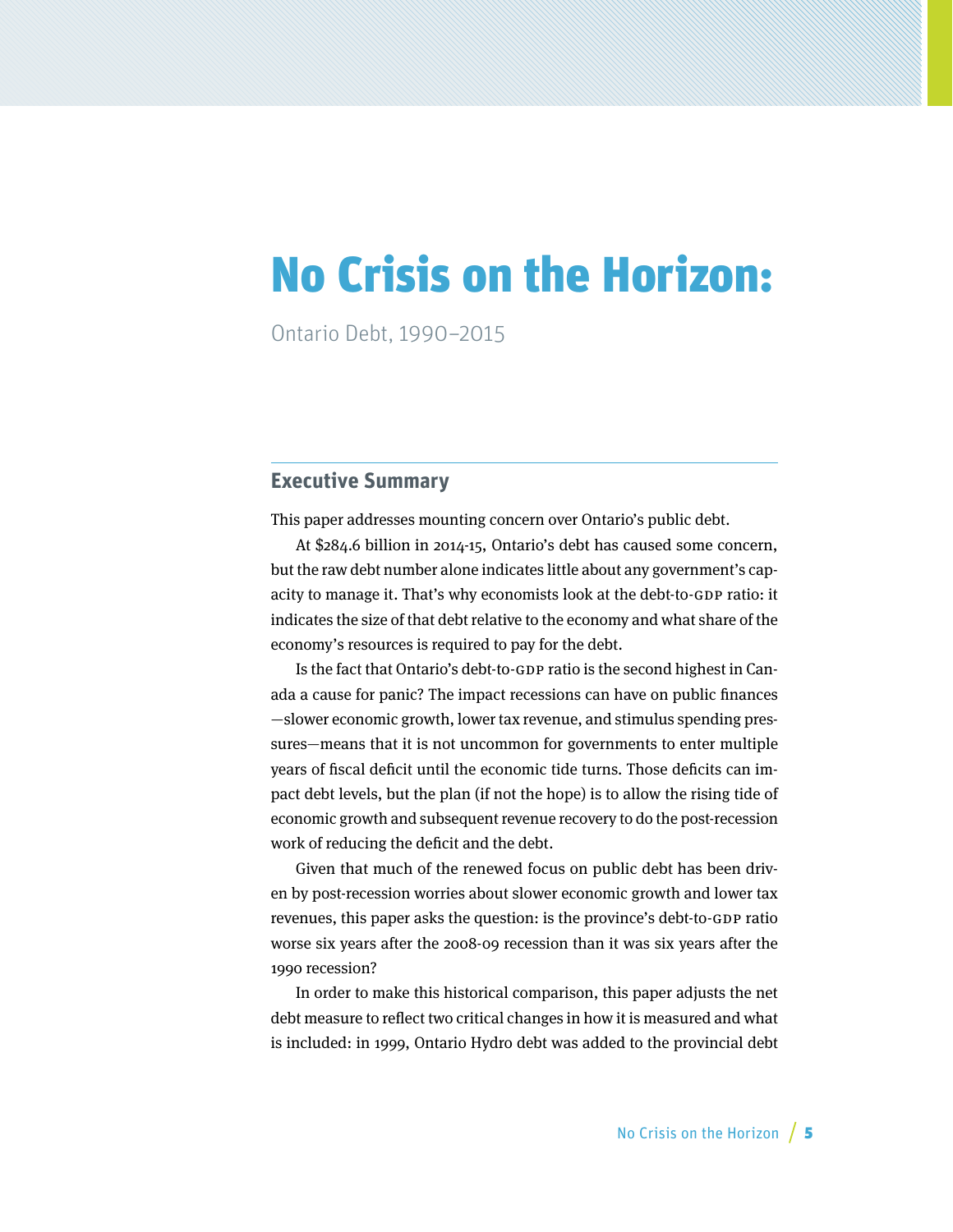and broader public sector debt was added in 2005. By doing this, we're comparing apples with apples.

Here's what the analysis found:

- In the 1990s, Ontario's net debt-to-GDP ratio more than doubled, going from 13.4 per cent in 1990-91 to 31.3 per cent in 1996-97—a 17.9 percentage point increase over a six-year period.
- Between 2008-09 and 2014-15, Ontario's net debt-to-GDP rose from 22.8 per cent to 35.9 per cent—a 13.1 percentage point increase over a six-year period.

This finding indicates that, rather than teetering on the precipice of debt crisis, Ontario's debt-to-GDP ratio is in the same range as it was six years after the recession of the 1990s. Why? Much of the answer lies with low interest rates on Ontario government debt.

The effective interest rate on the Ontario government's debt has been in a steady decline since 1990-91—when it stood at 10.9 per cent—and is now at historic lows-3.7 per cent in 2014-15. The Ontario government has taken advantage of those low interest rates by locking them in with longer-term debt.

As result, despite rising debt, the share of revenue taken up by interest on debt rose marginally from pre-recession levels of 8.6 per cent in 2007– 08 up to between 9 and 9.2 per cent since that time. Interest costs took up a much larger share of revenue in the late 1990s and early 2000s, peaking at 15.5 per cent of revenue in 1999-2000.

So, despite a rise in absolute levels of debt and in the debt-to-GDP ratio, interest costs are a smaller share of revenue today than they were in much of the 1990s.

That said, Ontario's debt-to-GDP ratio is at an all-time high. What can Ontario do about that? This paper points to several potential solutions: raising taxes to generate higher revenues, moving ahead its target for a zero deficit, and working with the federal government as a partner.

**Wait:** The government set a zero deficit target for 2017-18 in 2010. Since then economic growth has been slower than forecast. Given that Ontario is not facing a debt crisis, sticking to that target either by putting pressure on program expenditures, which are at the lowest per capita level in Canada, or by selling off revenue generating assets like Ontario Hydro will do more harm than good.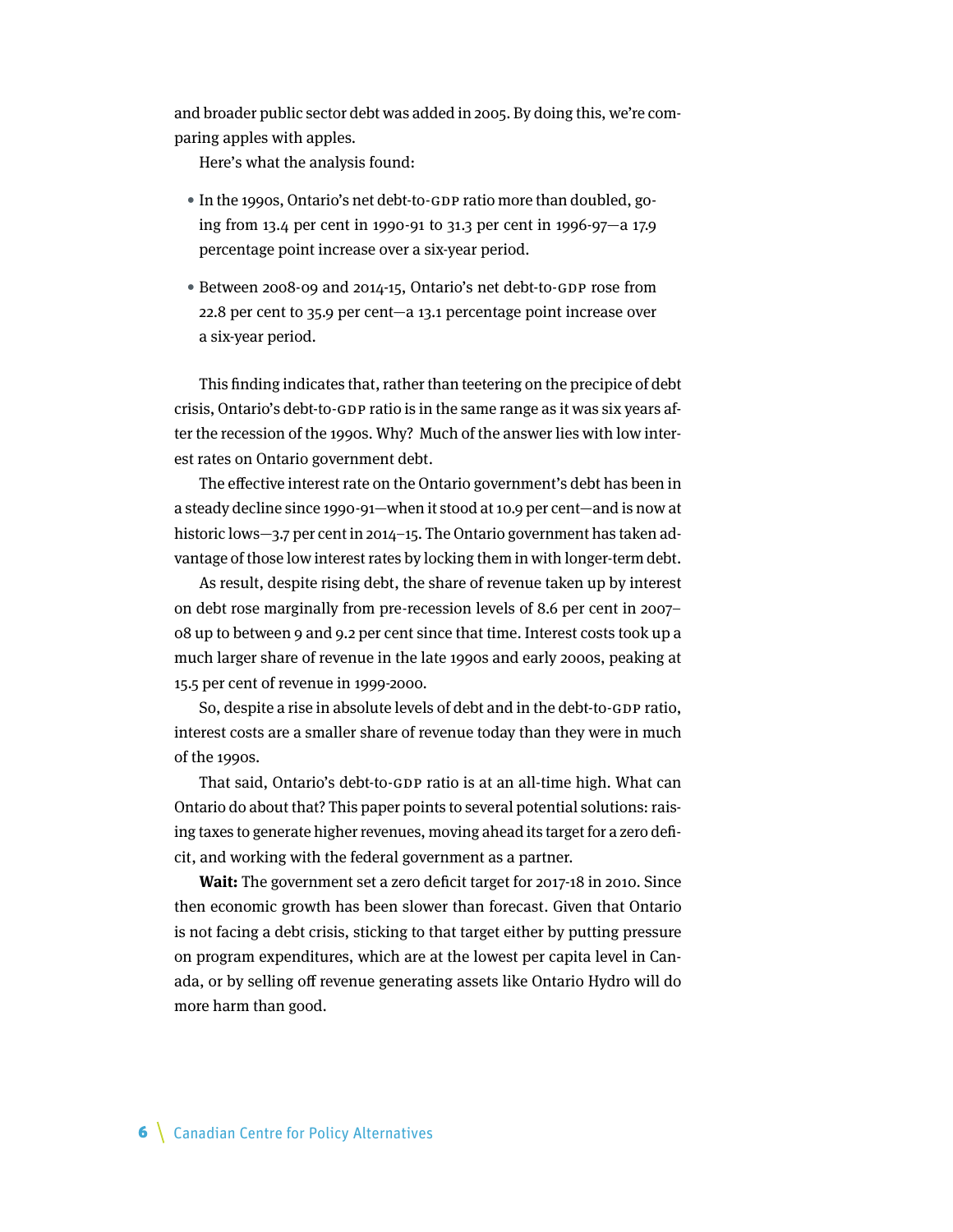**Higher tax revenues:** Ontario is still living with the impact of the Harris-era tax cuts. Raising more revenues through tax increases is still an option that has to be left on the table.

**Have the new federal government step up to the plate:** It is time for the federal government to right historic inequities in how transfers are divided up among the provinces. The new federal government has committed to increase transfers to lower levels of government. If Ontario receives its fair share of those commitments in proportion to its population, it could improve Ontario's bottom line by about \$2 billion every year for the next four years. That would make a substantial dent in cost pressures the province is facing.

### **Introduction**

The Wynne government was elected with an activist mandate, yet it has allowed concerns about debt and deficits to hamstring that agenda.

As a result, the government's approach to its finances has led to a number of questionable policy decisions. Selling off a majority stake in Hydro One, a prized revenue-generating asset, is the most apparent. But, there are others.

The commitment to drive program expenditure growth to less than one per cent—below inflation and population growth—could be harmful in any jurisdiction. In a province that has the lowest per capita expenditures in the country, it cannot be accomplished without harming the public services that the Wynne government was elected to protect.

This paper focuses in on Ontario's debt, taking a look at the following questions:

- How do current debt levels compare with those after the recession in the early 1990s?
- What is the impact of historically low borrowing costs on the province's finances?
- How does Ontario's financial situation differ from that of the often-referenced fiscal problems of California?
- What is the potential impact of the new federal government's spending commitments on Ontario's finances?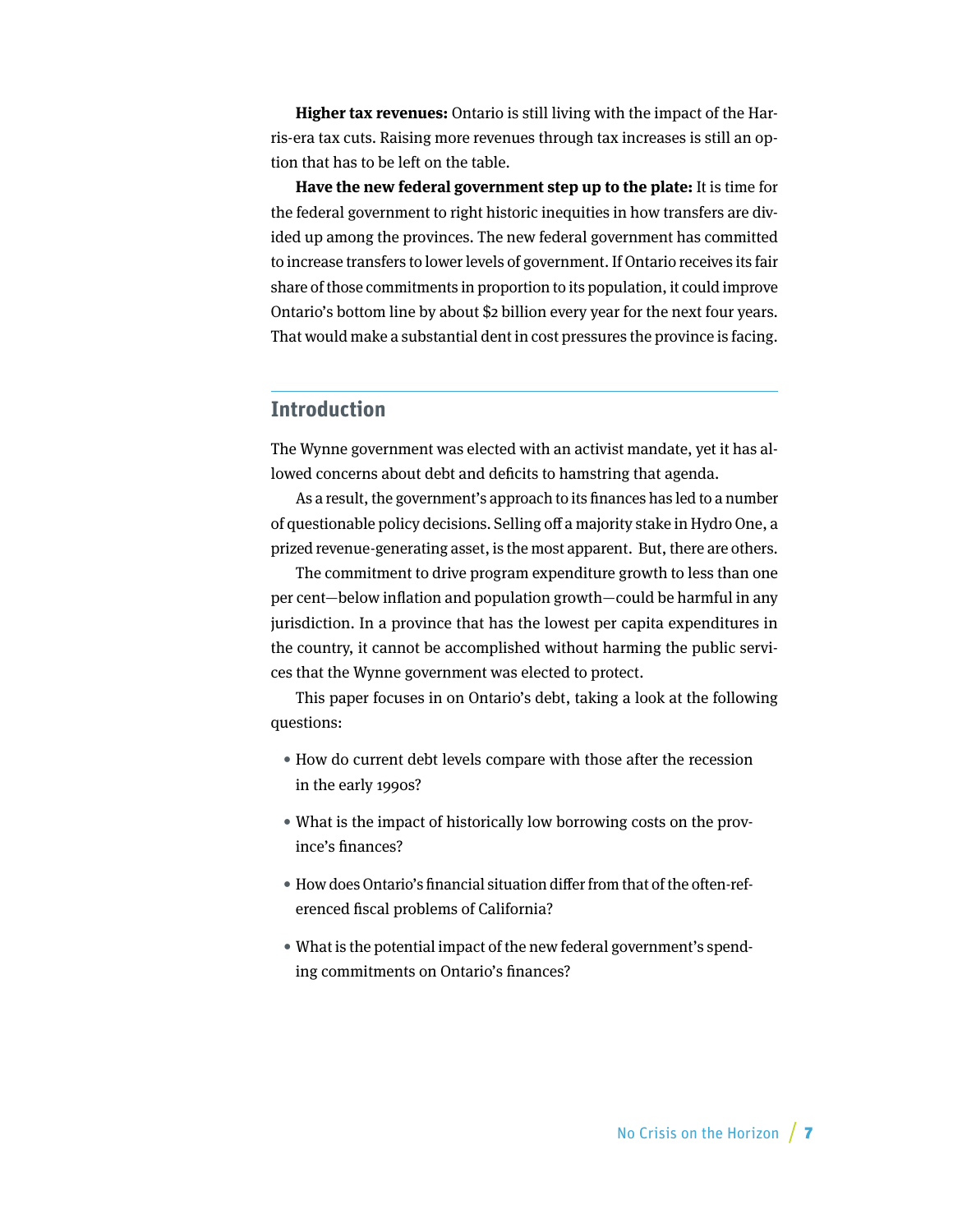## **Ontario's debt as a share of GDP**

In 2014-15, Ontario's debt stood at \$284.6 billion.

To put government debt numbers into perspective, and to make sure that we compare apples with apples, debt as a share of GDP is used as a measure of the size and sustainability of a government's debt load.

Figure 1 shows the net debt-to-GDP ratios of the provinces and federal government. The three western provinces' debt-to-GDP ratios are much lower than other governments in Canada. However, we know that differences in measurement account for some of this difference.<sup>1</sup> The rest of the provinces and the federal government have debt-to-GDP ratios between 30 and 50 per cent.

The chart shows that Ontario had the second highest debt-to-GDP ratio at 39.5 per cent, second only to Quebec at 50.7 per cent.

There are three factors that have a crucial impact on that ratio and on how it changes over time. The first is the amount of the debt itself, the second is the size and growth rates in GDP, and the third is interest rates.



#### **Figure 1** Comparison of net debt-to-GDP ratios, 2014-15

**Source** RBC Economics Canadian Federal and Provincial Fiscal Tables October 2015.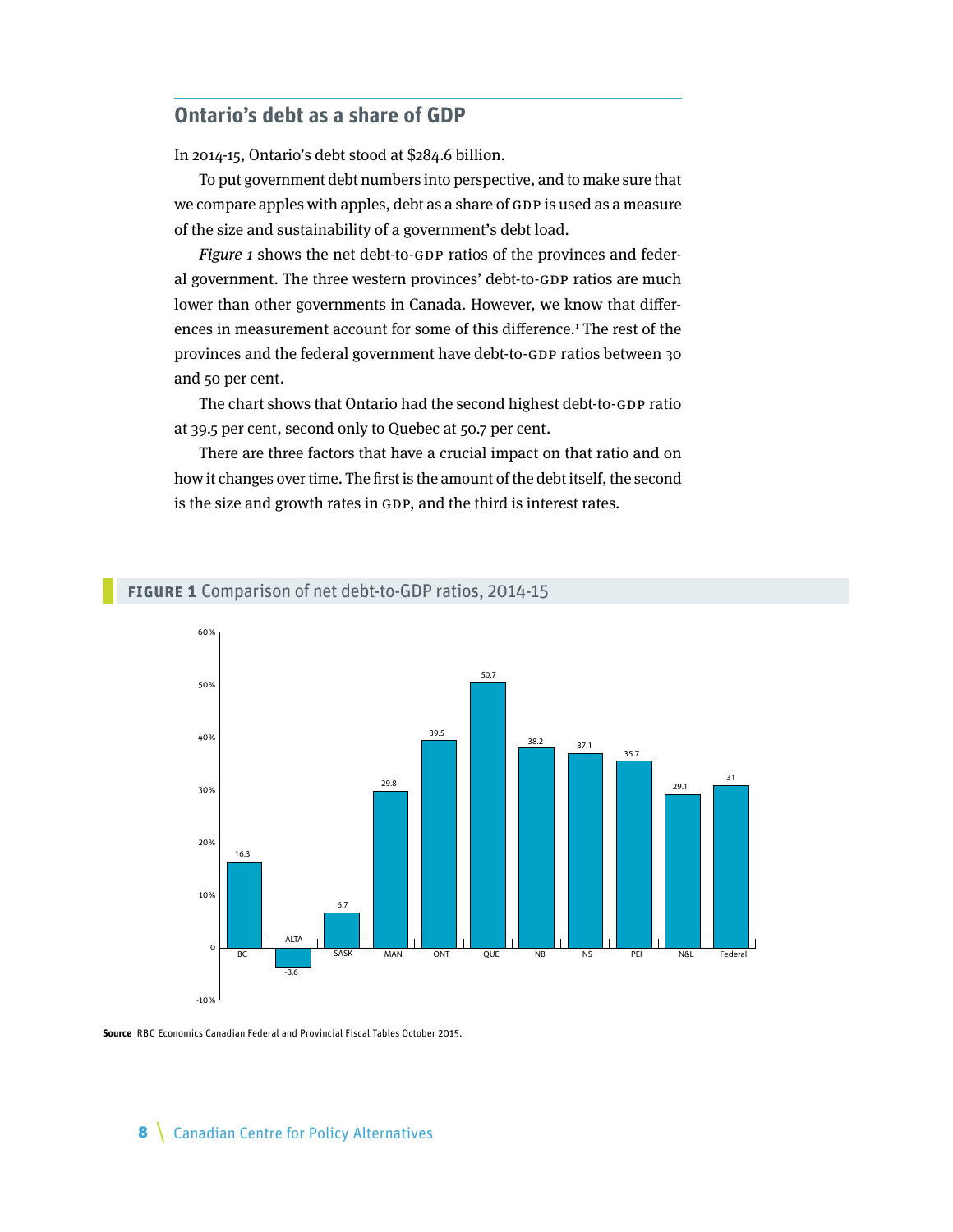Higher GDP growth rates will reduce the share of GDP that is taken up by debt over time with no change in the debt itself. Low interest rates reduce debt service costs and slow down the growth rate of debt. If interest rates are lower than GDP growth rates, debt-servicing costs will fall as a share of the GDP.

## **Comparing Ontario's debt-to-GDP ratio over time**

Over time, the measurement of government debt has evolved as a result of changing public sector accounting standards and shifts in assets and liabilities between public and private sectors. However, understanding how Ontario's debt-to-GDP ratio has changed over time requires consistent data. There have been two major changes in what is included in the Ontario government's debt. Ontario Hydro debt was added to the provincial debt in 1999. In 2005, broader public sector debt which includes debt from school boards, colleges and hospitals was added to Ontario government debt.

Figure 2 compares Ontario's debt-to-GDP ratio to what it would have been if the components of debt had remained the same as they were in the 1990s. This removes Ontario Hydro debt which was added as of 1999, and removing the broader public sector debt that was added in 2005. Adjusted in this way, Ontario's 2014-15 debt-to-GDP ratio would be 35.9 per cent instead of 39.4 per cent.

How does a 35.9 per cent debt-to-GDP ratio six years after the 2008-09 recession compare to the debt-to-GDP ratio in 1996-97, six years after the 1991 recession? In 1996-97, the debt-to-GDP ratio had peaked at 31.3 per cent. The adjusted debt-to-GDP ratio is 4.6 percentage points higher than it was six years after the 1991 recession. This is just over half the difference in the actual debt-to-GDP ratio, which show 7.9-percentage point increase.

This gives an indication of the impact of the change in accounting standards for measuring provincial debt on the debt-to-GDP ratio.

Figure 2 also provides some perspective on the increase in the debt-to-GDP ratio over the two post-recessionary periods under examination in this paper. In the 1990s, Ontario's debt-to-GDP ratio more than doubled, going from 13.4 per cent in 1990-91 to 31.3 per cent in 1996-97. Between 2008-09 and 2014-15, on this adjusted basis, debt-to-GDP rose from 22.8 per cent to 35.9 per cent. This 13.1 percentage point increase was smaller than the increase in over the earlier period.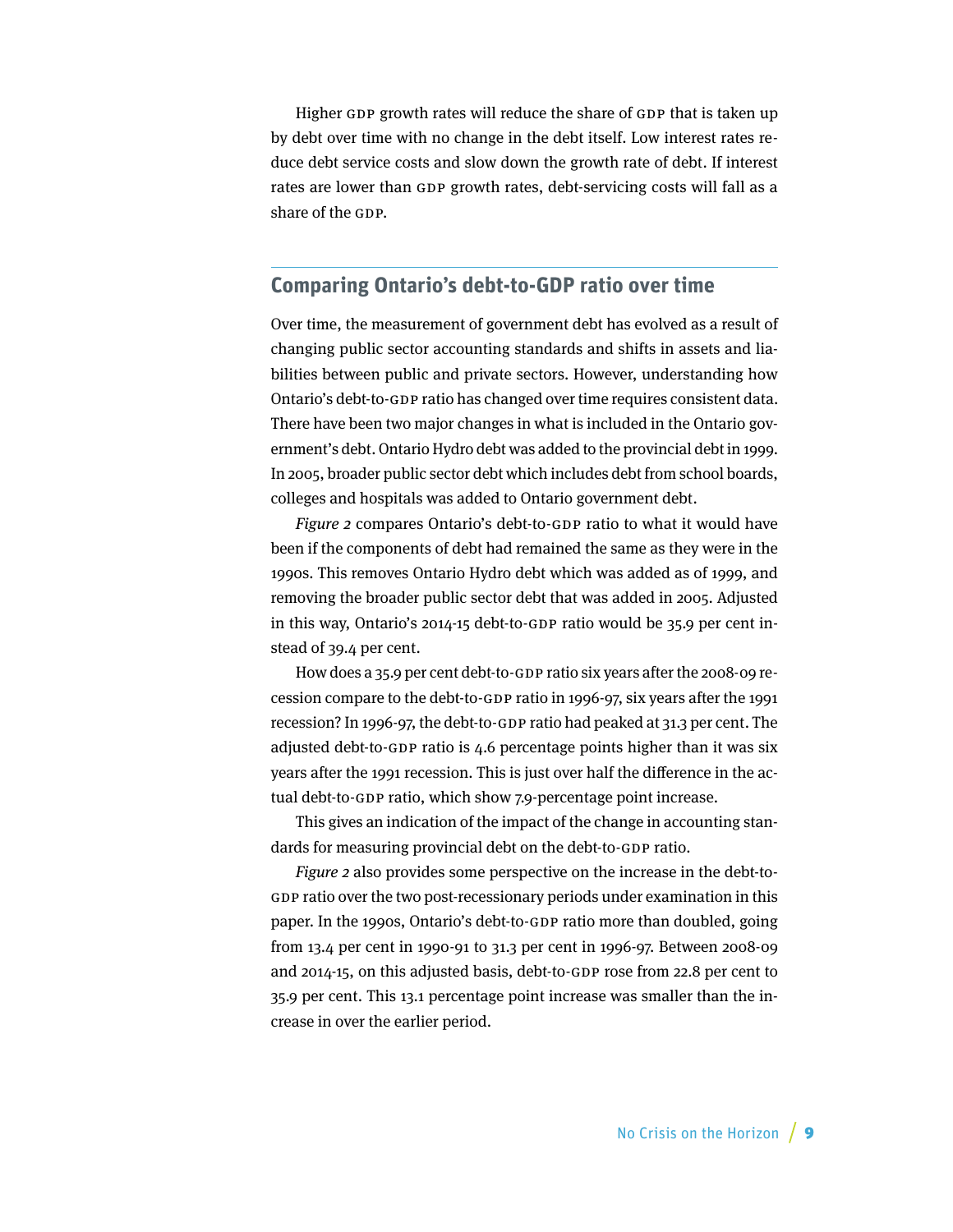#### **Figure 2** Comparison of Ontario debt-to-GDP ratios



**Source** OEFC annual reports 2000-2014, Ontario budgets 2008-2015, and author's calculations.

The next section explores what this means for Ontario's fiscal capacity moving forward.

## **Is Ontario approaching a debt crisis?**

There are two major reasons why increasing government debt tends to cause concern. The first reason is the constraint on program spending that can result as interest costs take up an increasing share of government revenues. The second reason is that if debt levels rise too high, borrowers will become reluctant to buy government debt without increased interest rates to compensate for risk. If that happens, debt service costs increase and a fullblown debt crisis could result. Debt crises are rare, though events in both Greece and California are frequently cited in the media and can lend an unwarranted sense of panic to any exploration of this subject.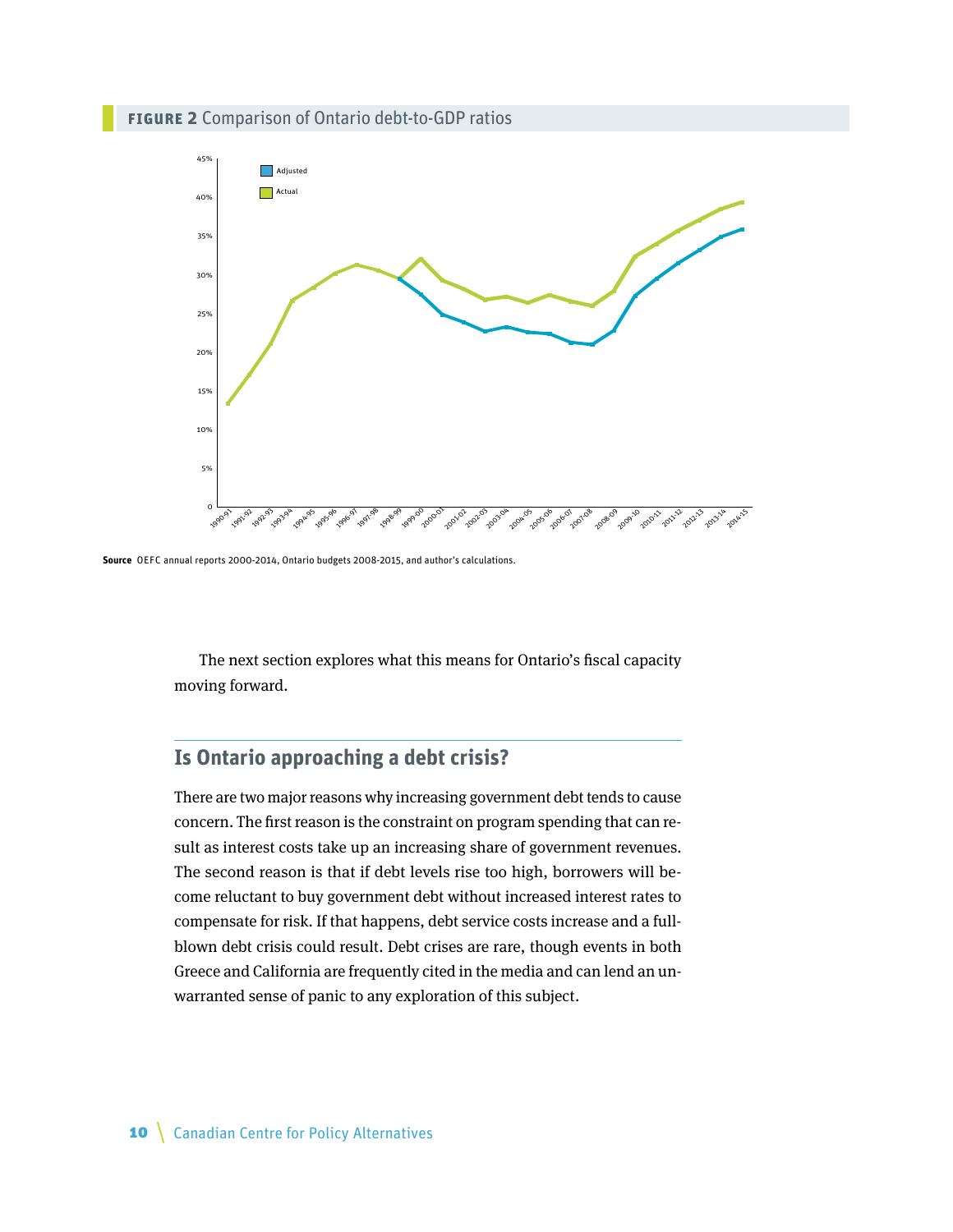Figure 3 shows that the share of revenue taken up by interest on debt rose marginally from pre-recession levels of 8.6 per cent in 2007-08 up to between 9 and 9.2 per cent since that time.

Interest costs took up a much larger share of revenue in the late-1990s and early-2000s, peaking at 15.5 per cent of revenue in 1999-2000. So, despite a rise in absolute levels of debt and in the debt-to-GDP ratio, interest costs are a smaller share of revenue today than they were in much of the 1990s. It's important to note that interest costs have not risen sharply in Ontario since 2008, reflecting historically low interest rates.

The 2015 budget forecasts that this ratio will rise in future, but by less than one percentage point.

Figure 4 shows the effective interest rate on the Ontario government's debt has been in a steady decline since 1990-91. Since 2008-09, it has continued its fall. The effective interest has dropped from 10.9 per cent in 1990- 91 to 5.2 per cent in 2008-09 to 3.7 per cent in 2014-15.

Taking advantage of low interest rates to reduce costs and risk, the Ontario government has locked in low interest rates with longer-term debt. The





**Source** 2015 Ontaro budget Chart 5.5.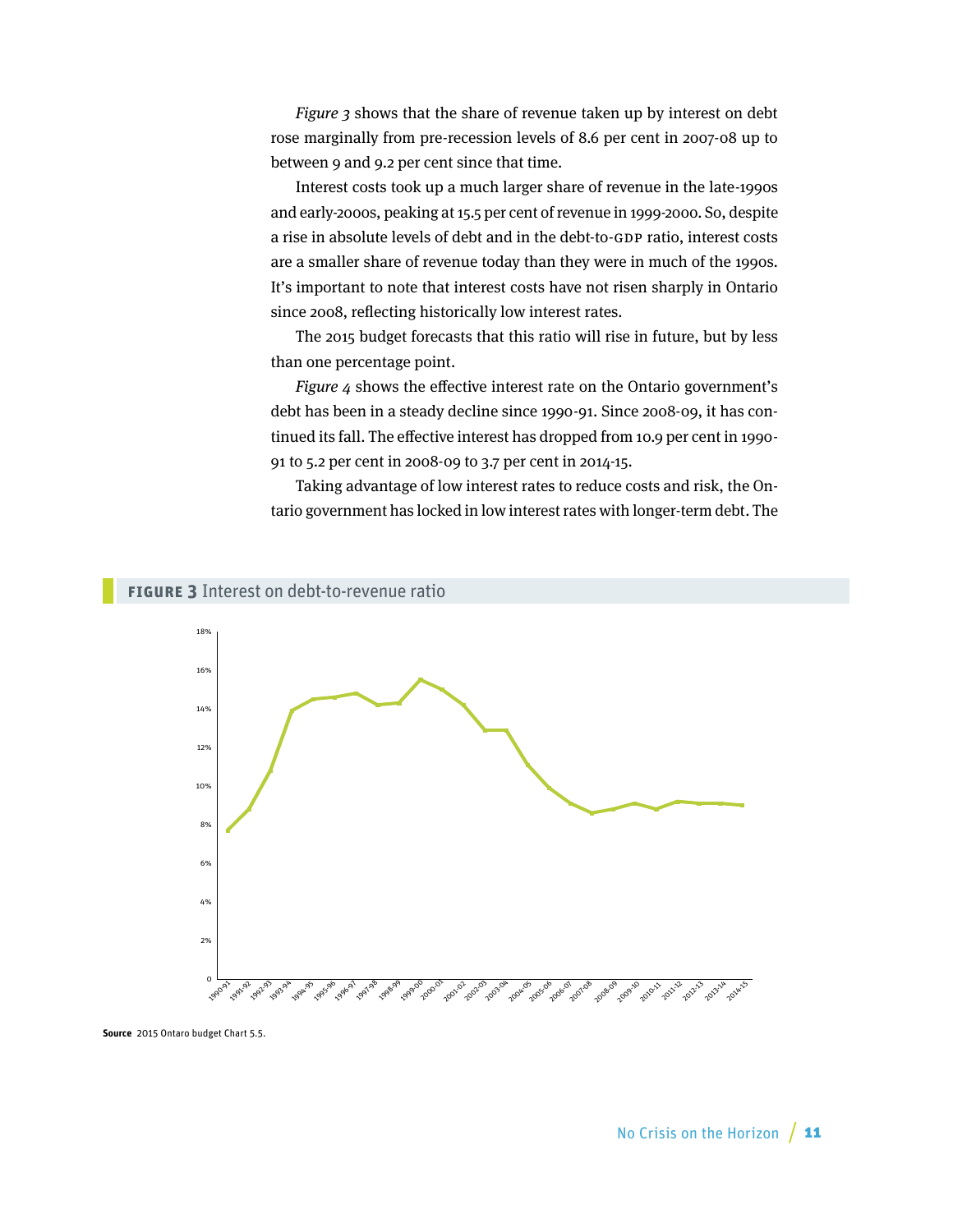

**Source** 2015 Ontario Economic Outlook and Fiscal Review, Chart 3.7

weighted average term of borrowing for the province rose from 8.6 years in 2008-09 to 16.1 years as of November 10, 2015.<sup>2</sup>

Three factors suggest that the province is not approaching a debt crisis. There is continued appetite in financial markets for Ontario debt. $3$  That means that financial markets expect it will be repaid and that the provincial government is not approaching a debt wall. The continued fall in effective interest rates also support this, suggesting that the risk premium required on Ontario's debt is not rising. The stability of interest costs as a share of revenue indicates that this increased debt can continue to be serviced.

## **Should Ontario be paying off its debt?**

Ontario's Auditor General raised concerns about Ontario debt in her 2014 report.4 The report included an estimate of how long it would take to pay off Ontario's debt if all revenue was directed to its repayment.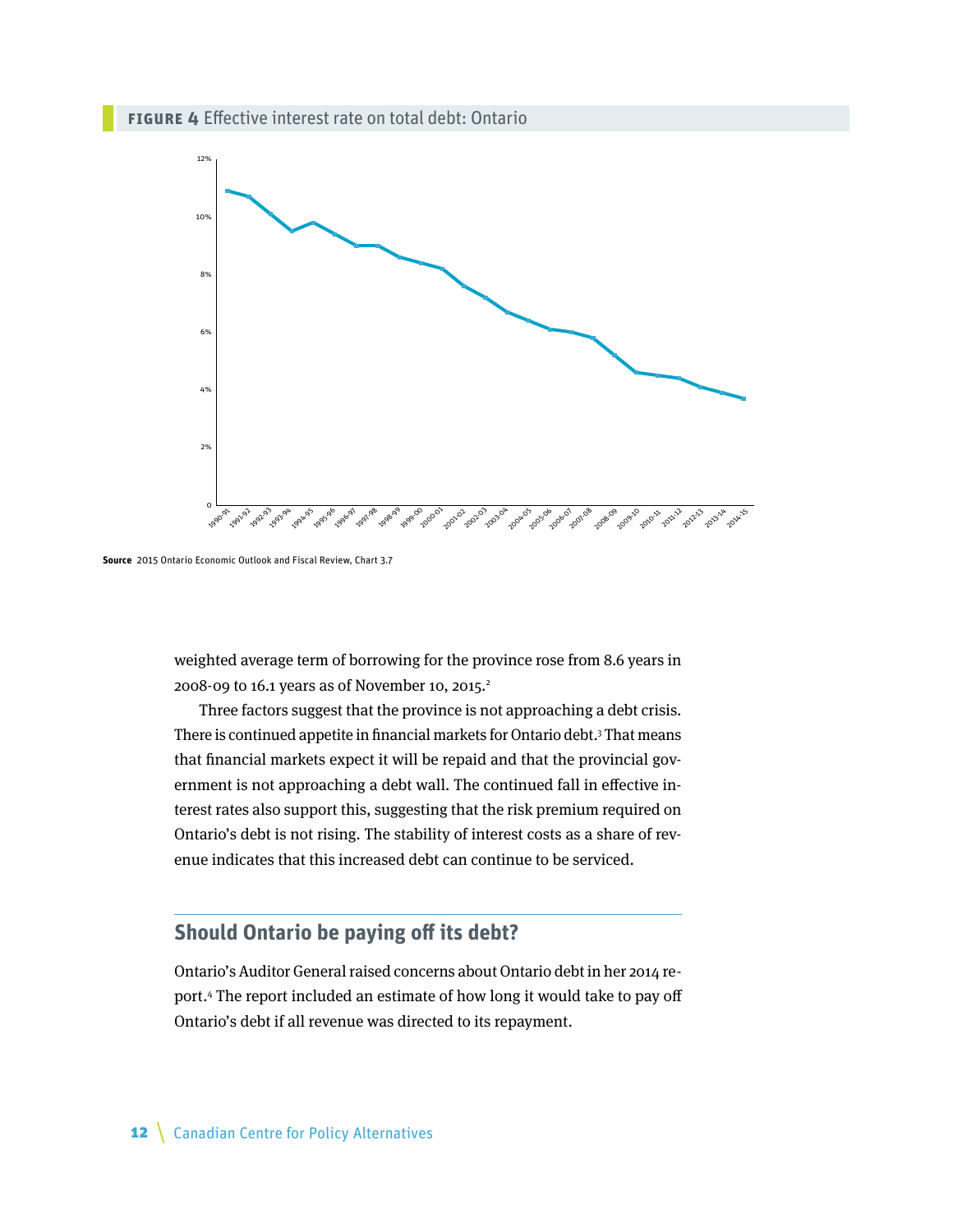An approach to government debt that focuses on "paying it off" fails to take into account crucial differences between governments' and household finances. A household has a limited time horizon for what it needs to purchase, potentially borrow to finance, pay off any borrowed monies, and save for retirement. Individuals need to pay off their debt as they age, before they move past their prime earnings years and into retirement.

However, governments have both socio-economic responsibilities and revenue-generating capacity that last longer than any person's individual lifetime. Governments have to continually invest in the health and well-being of the public. Each generation of citizens pays into those investments at tax time and they benefit from those investments, too. That is why governments don't have the same debt repayment timetable that households and individuals face. Quite simply, a government's time horizon is different than a household's.

A recent International Monetary Fund paper looked at whether countries with high debt and stable fiscal situations should pay down their debt or let their debt-to-GDP ratio decline with economic growth. Its conclusion: it's preferable for stable countries to allow the debt-to-GDP ratio decline with economic growth rather than paying down debt. It also concluded that further borrowing for public investments remain appropriate activities.<sup>5</sup>

## **How do California and Ontario's fiscal situations compare?**

A much-publicized study by the Fraser Institute unfavourably compared Ontario's finances to those of California.<sup>6</sup> It showed that California had a lower debt-to-GDP ratio and a smaller share of revenue going to service that debt.

The study fails to answer this question: why hasn't Ontario, with higher debt-to-GDP levels, faced the same kind of fiscal crisis? What are the differences between the two jurisdictions that account for it? Answers to those questions lie in the differences in the legislative environment for budget making.

Until recently, California was in a fiscal straitjacket created by Proposition 13, the 1978 tax-revolt ballot proposition, which capped property taxes and made it extremely difficult to raise revenue. Proposition 13 did more than limit property taxes. It created a constitutional requirement that all tax increases pass the legislature by a two-thirds majority.

California was the only state that required a super (two-thirds) majority for both tax increases and budget approval. The resultant deadlock and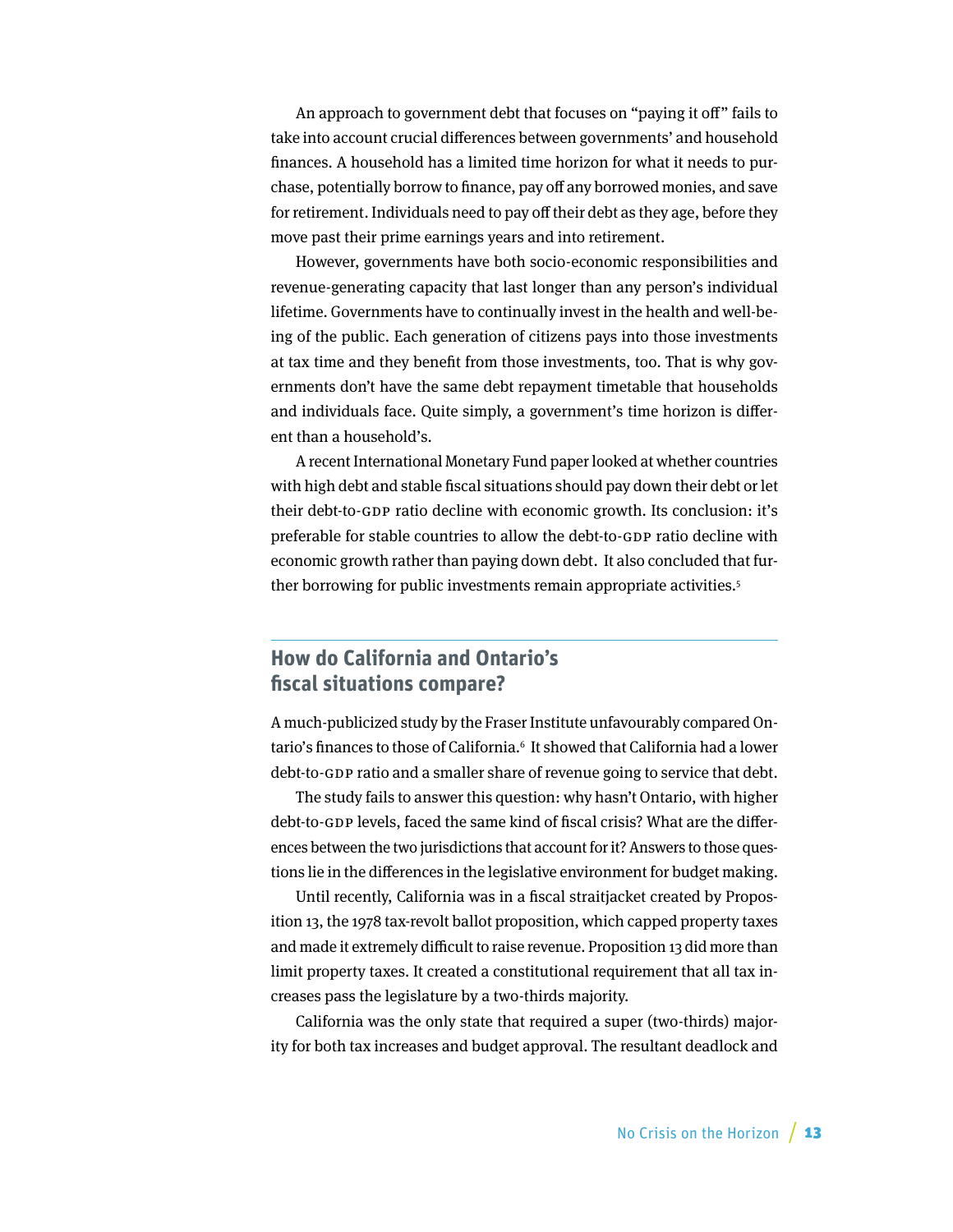brinksmanship resulted in budget crises and squeezes, particularly during the late-2000s economic downturn. In the 2008 and 2009 budget cycles, while the governor and the legislature were in extended negotiations to pass a budget, the state was forced to hand out IOUs instead of cash payments to contractors, state workers, and aid recipients.<sup>7</sup>

The impact of California's state initiatives on state budgets is not limited to Proposition 13.<sup>8</sup> In 1988, for example, the California Teachers Association sponsored Proposition 98, which committed the state to spend 40 percent of its annual budget on K–12 education. In 2004, Californians passed a ballot initiative to increase funding for mental health by imposing a one per cent tax on personal income over \$1 million. In 1994, Proposition 184 mandated "three strikes and you're out" sentencing requirements, with the resultant increases in the costs of incarceration.

These spending and revenue initiatives severely constrain budget options for the state.

Finally, there are two other institutional factors. California, like most other states has greater constraints on borrowing for its operating budgets. California also has a more volatile tax base than Ontario.9

Since 2010, when Democrat Jerry Brown was elected governor, a number of changes have been made to the budget process. The budget no longer requires a two-thirds majority to pass, only a majority. Taxes have been raised, although some of the increases are temporary. Other measures that have increased stability in the budget include: strengthening budget reserves, pension funding, and long-term debt reduction.<sup>10</sup>

The result has been quite a dramatic change. Along with avoiding the annual debt crises, the state saw its credit rating improve. California was once tied with Illinois for America's lowest state general obligation credit rating. Since 2013, its general obligation bond debt rating was upgraded by Moody's, S&P, and Fitch.<sup>11</sup>

California's much-publicized budget crises of 2008 and 2009 were almost entirely the result of political gridlock and the consequence of measures that severely restricted revenue and tax increases and earmarked spending. Institutionally, Ontario doesn't face similar constraints. However, California seems to have learned from some of its mistakes and is focused on shoring up revenue-generation to help pay down debt. That lesson continues to elude Ontario, which has yet to reverse many of the Mike Harris era tax cuts that have constrained Ontario fiscal coffers from about two decades.

So far this paper has put Ontario's debt-to-GDP ratio in a historical context to show it hasn't risen to the same degree that it did in the 1990s. It has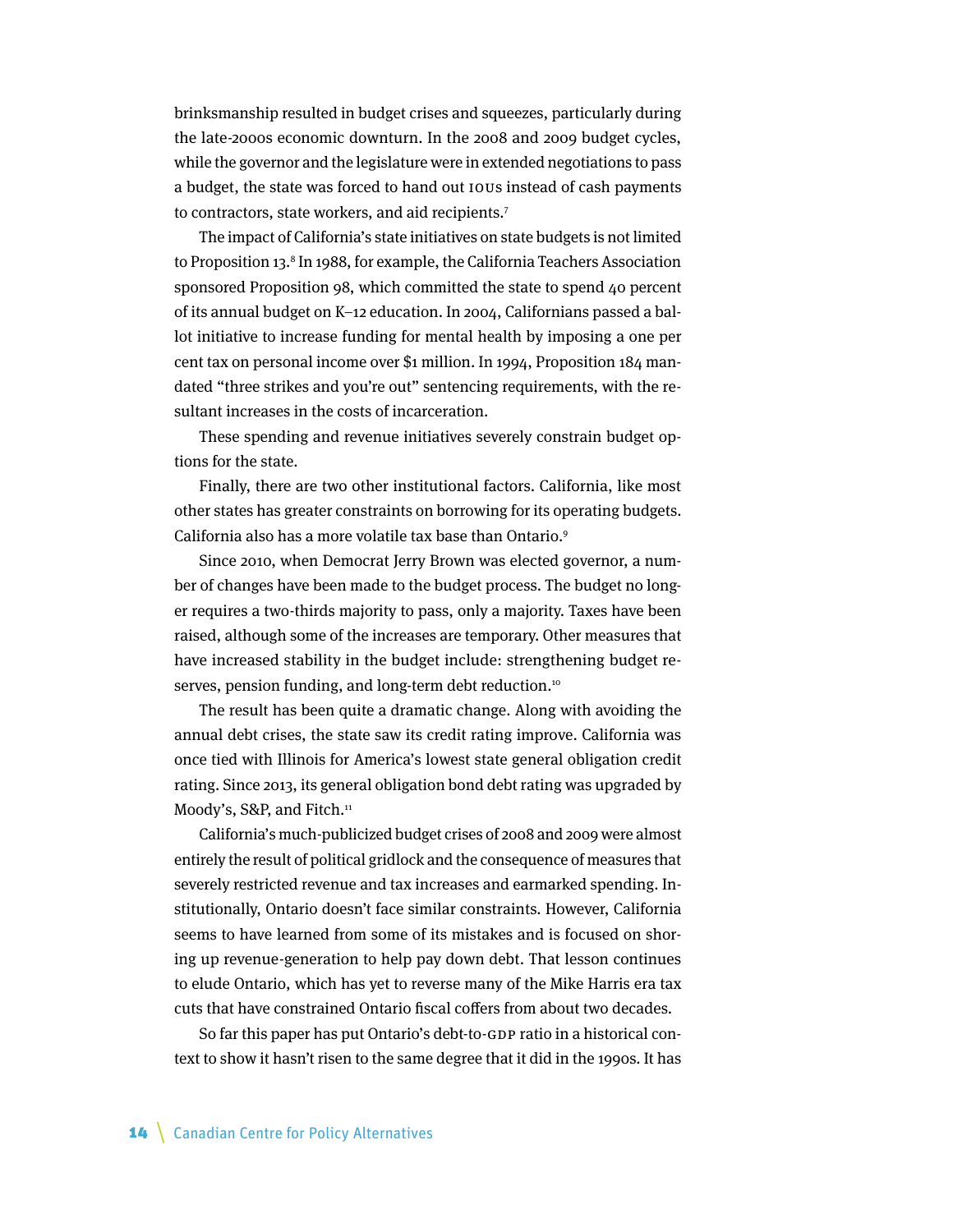shown that historically low interest rates have helped keep debt repayment costs in check. It has shown that even the IMF supports governments in stable fiscal situations to focus on economic growth as a means to tackling debt. And it has dismissed any comparisons to California as the equivalent to comparing apples to oranges—Ontario does not face the same budgetary pressures as California did.

The next section looks at the potential impact of Canada's new federal government on Ontario's fiscal future.

## **Impact of the new federal government**

In November 2015, a new federal government was sworn in with a mandate to improve federal-provincial-territorial relations and with election promises to increase transfers. This holds the potential of helping Ontario deal with some of its current fiscal pressures, which could have a positive impact on its debt.

Table 1 shows the federal Liberal party's campaign commitments to increase transfers to lower levels of government. If Ontario receives a share of those commitments in proportion to its population, it could improve Ontario's bottom line by about \$2 billion every year for the next four years.

|                                                 | 2016-17 | 2017-18 | 2018-19 | 2019-20 |
|-------------------------------------------------|---------|---------|---------|---------|
| <b>Liberal platform</b><br>spending commitments |         |         |         |         |
| Infrastructure                                  | \$1,675 | \$1,675 | \$1,150 | \$1,150 |
| Public transit                                  | \$1,675 | \$1,675 | \$1,150 | \$1,150 |
| Social infrastructure                           | \$1,675 | \$1,675 | \$1,150 | \$1,150 |
| Green infrastructure                            | \$5,025 | \$5,025 | \$3,450 | \$3,450 |
| Home care                                       | \$400   | \$650   | \$900   | \$1,000 |
| <b>Total</b>                                    | \$5,425 | \$5,675 | \$4,350 | \$4,450 |
| Ontario share                                   | \$2,087 | \$2,183 | \$1,673 | \$1,712 |
| <b>Reallocation of Building</b><br>Canada Fund  | \$100   | \$100   | \$100   | \$100   |
| <b>Total</b>                                    | \$2,187 | \$2,283 | \$1,773 | \$1,812 |

#### **TABLE 1** Potential for Increased Federal Transfers (\$millions)

**Source** Real Change: A New Plan for Strong Middle Class pp 82-88, A Federal Economic Agenda for Ontario, Mowat Centre. p 9 and author's calculations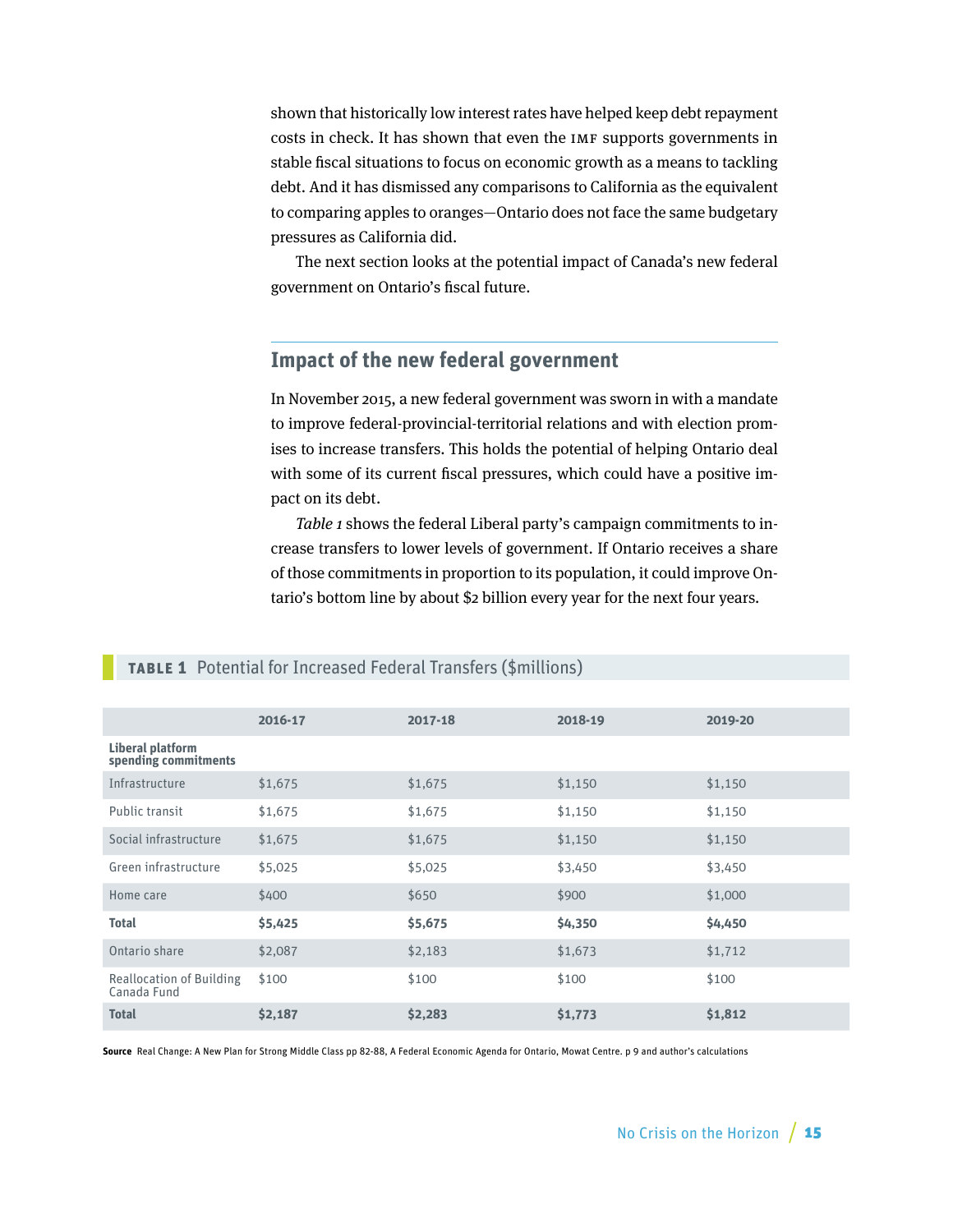Further, if the new federal government changes the Building Canada Fund allocations to a per capita basis, it could increase federal allocations to Ontario by \$100 million a year.<sup>12</sup>

Finally, a new Health Accord, as promised by Prime Minister Justin Trudeau, should further increase transfers to Ontario.<sup>13</sup>

## **Conclusion**

Ontario's fiscal policy is being driven by concerns about debt and deficits. It is looking like it is unlikely to meet its deficit targets, given slower economic growth and ambitious assumptions about both revenue growth and expenditure reductions.14 This review of Ontario's debt suggests that missing those deficit targets will not endanger the province's finances. This analysis of Ontario's debt-to-GDP ratio suggests that part of the debt increase is due to the changes in accounting rules, not a result of profligate public spending (which is, per capita, the lowest in Canada).

This paper shows that the growth in Ontario's debt-to-GDP ratio since the 2008 recession is slower than it was after the 1991 recession. Further, given the low interest rate environment, there is no Ontario debt crisis looming on the horizon. With expanded revenue-generation and improved federal transfers, a strategy that focuses on economic growth is the best means of reducing Ontario's debt-to-GDP ratio moving forward.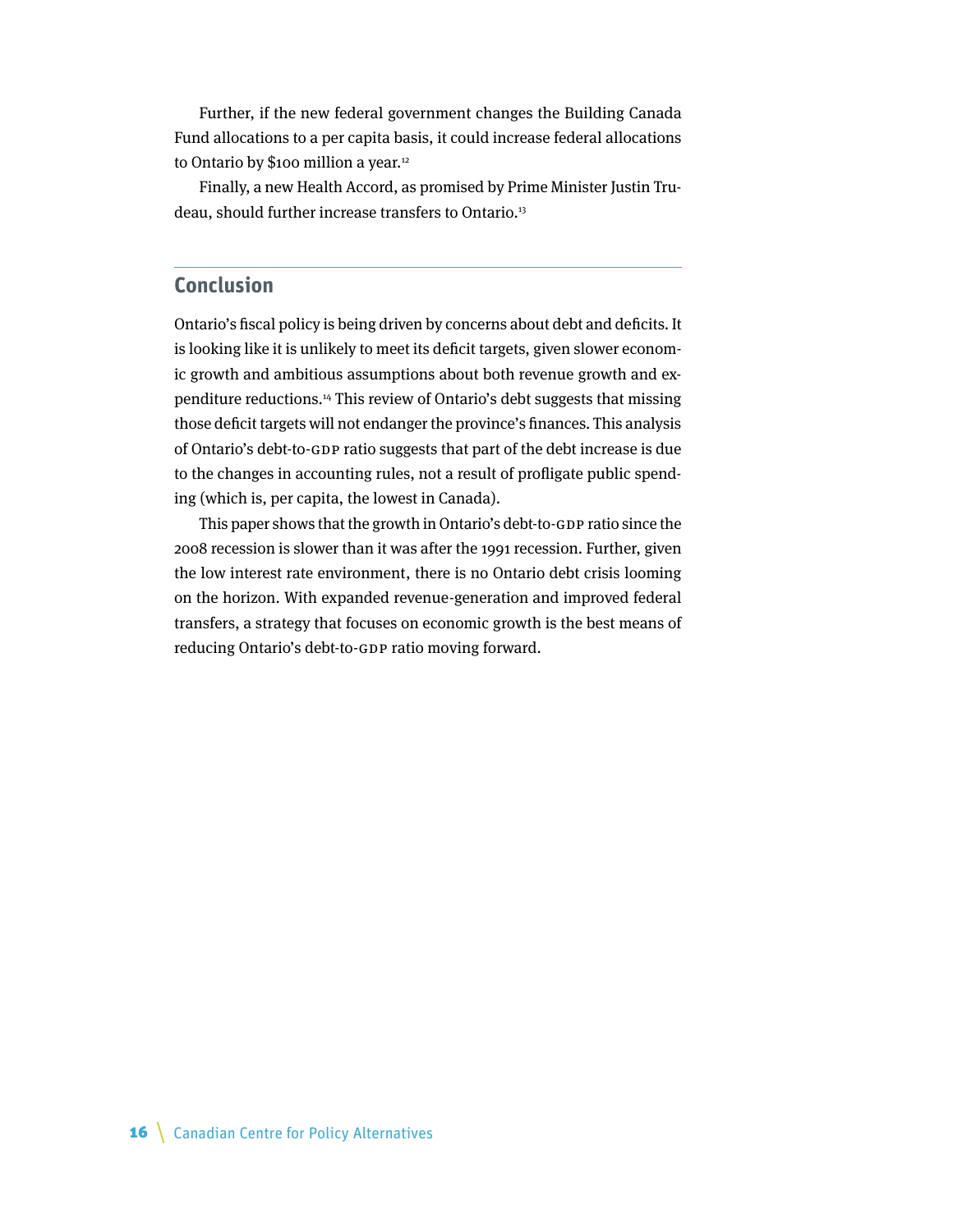# Appendix A

## **TABLE 2** Ontario Net Debt-to-GDP Ratios

|                                                                   | <b>Actual</b>                                                                       | <b>Estimated</b>                                                                                                               |
|-------------------------------------------------------------------|-------------------------------------------------------------------------------------|--------------------------------------------------------------------------------------------------------------------------------|
| 1990-91                                                           | 13.4                                                                                | 13.4                                                                                                                           |
| 1991-92                                                           | 17.1                                                                                | 17.1                                                                                                                           |
| 1992-93                                                           | 21.1                                                                                | 21.1                                                                                                                           |
| 1993-94                                                           | 26.7                                                                                | 26.7                                                                                                                           |
| 1994-95                                                           | 28.4                                                                                | 28.4                                                                                                                           |
| 1995-96                                                           | 30.2                                                                                | 30.2                                                                                                                           |
| 1996-97                                                           | 31.3                                                                                | 31.3                                                                                                                           |
| 1997-98                                                           | 30.6                                                                                | 30.6                                                                                                                           |
| 1998-99                                                           | 29.5                                                                                | 29.5                                                                                                                           |
| 1999-00                                                           | 32.1                                                                                | 27.5                                                                                                                           |
| 2000-01                                                           | 29.3                                                                                | 24.9                                                                                                                           |
| 2001-02                                                           | 28.2                                                                                | 23.9                                                                                                                           |
| 2002-03                                                           | 26.8                                                                                | 22.7                                                                                                                           |
| 2003-04                                                           | 27.2                                                                                | 23.3                                                                                                                           |
| 2004-05                                                           | 26.4                                                                                | 22.6                                                                                                                           |
| 2005-06                                                           | 27.4                                                                                | 22.4                                                                                                                           |
| 2006-07                                                           | 26.6                                                                                | 21.3                                                                                                                           |
| 2007-08                                                           | 26                                                                                  | 21.0                                                                                                                           |
| 2008-09                                                           | 27.9                                                                                | 22.8                                                                                                                           |
| 2009-10                                                           | 32.4                                                                                | 27.3                                                                                                                           |
| 2010-11                                                           | 34                                                                                  | 29.5                                                                                                                           |
| 2011-12                                                           | 35.7                                                                                | 31.5                                                                                                                           |
| 2012-13                                                           | 37.1                                                                                | 33.2                                                                                                                           |
| 2013-14                                                           | 38.5                                                                                | 34.9                                                                                                                           |
| 2014-15                                                           | 39.4                                                                                | 35.9                                                                                                                           |
| Sources (1) Net debt/GDP Chart 3.6 p. 127 2015 Fis-<br>cal Review | (3) BPS net debt from budgets 2010-2015, Net Debt<br>and Accumulated Deficit tables | (5) Table 384-0038 Gross domestic product, expendi-<br>ture-based, provincial and territorial, annual (dollars<br>x 1,000,000) |

(2) Hydro Debt from OEFC annual reports (2000-2014) (4) Net debts from Ontario budgets, Ten-Year Review of

Selected Financial and Economic Statistics 2008-2015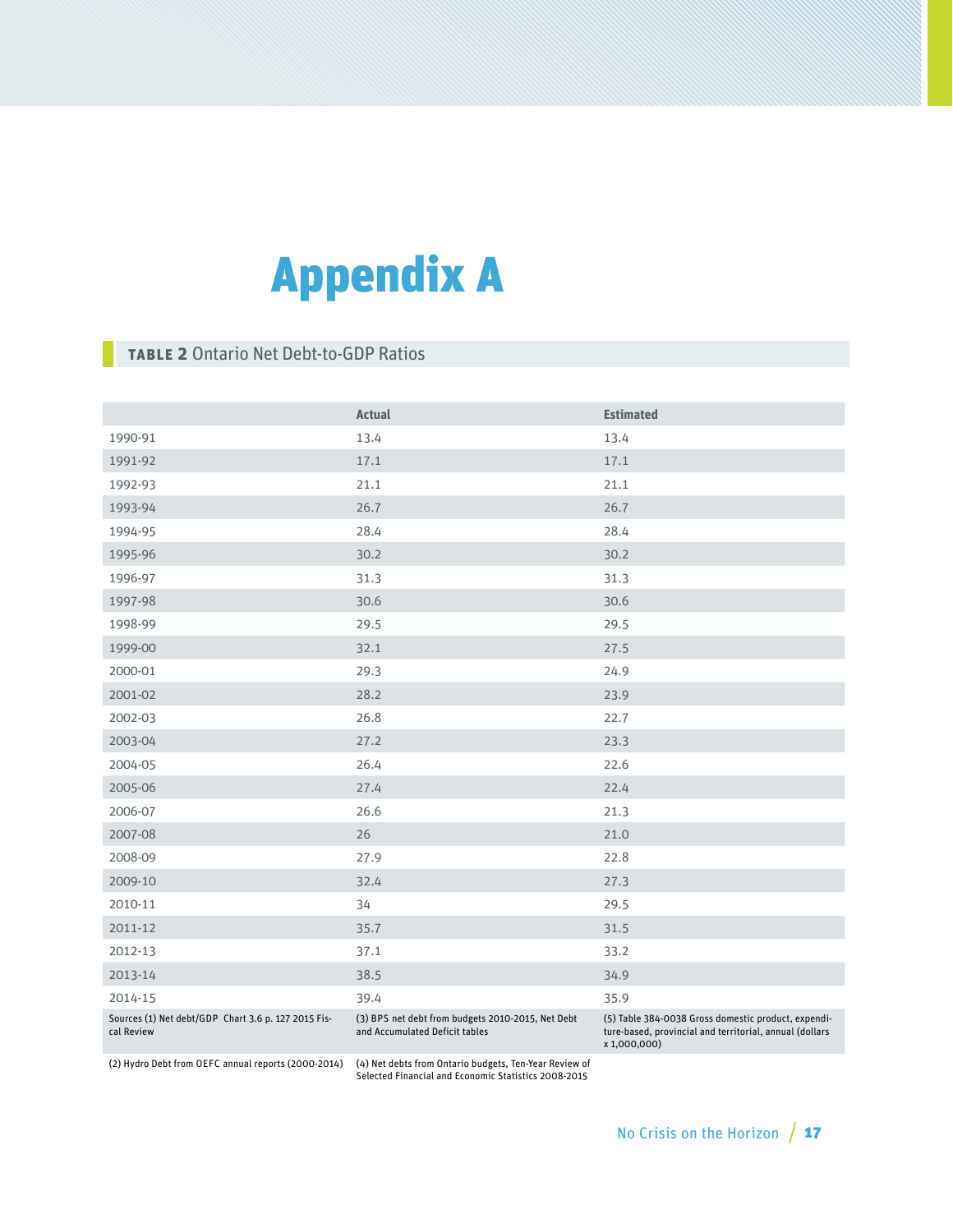The adjusted debt numbers were constructed using Ontario budgets and annual reports from the Ontario Electricity Financial Corporation.

It was constructed by:

- 1.Subtracting the unfunded liability of the Ontario Electricity Financial Corporation from the net debt numbers from 2000 to 2014.
- 2. From 2005-2006 to 2014-15, the BPS debt was subtracted from 1 above.
- 3. After these adjustments, the adjusted net debt to GDP ratio was then calculated.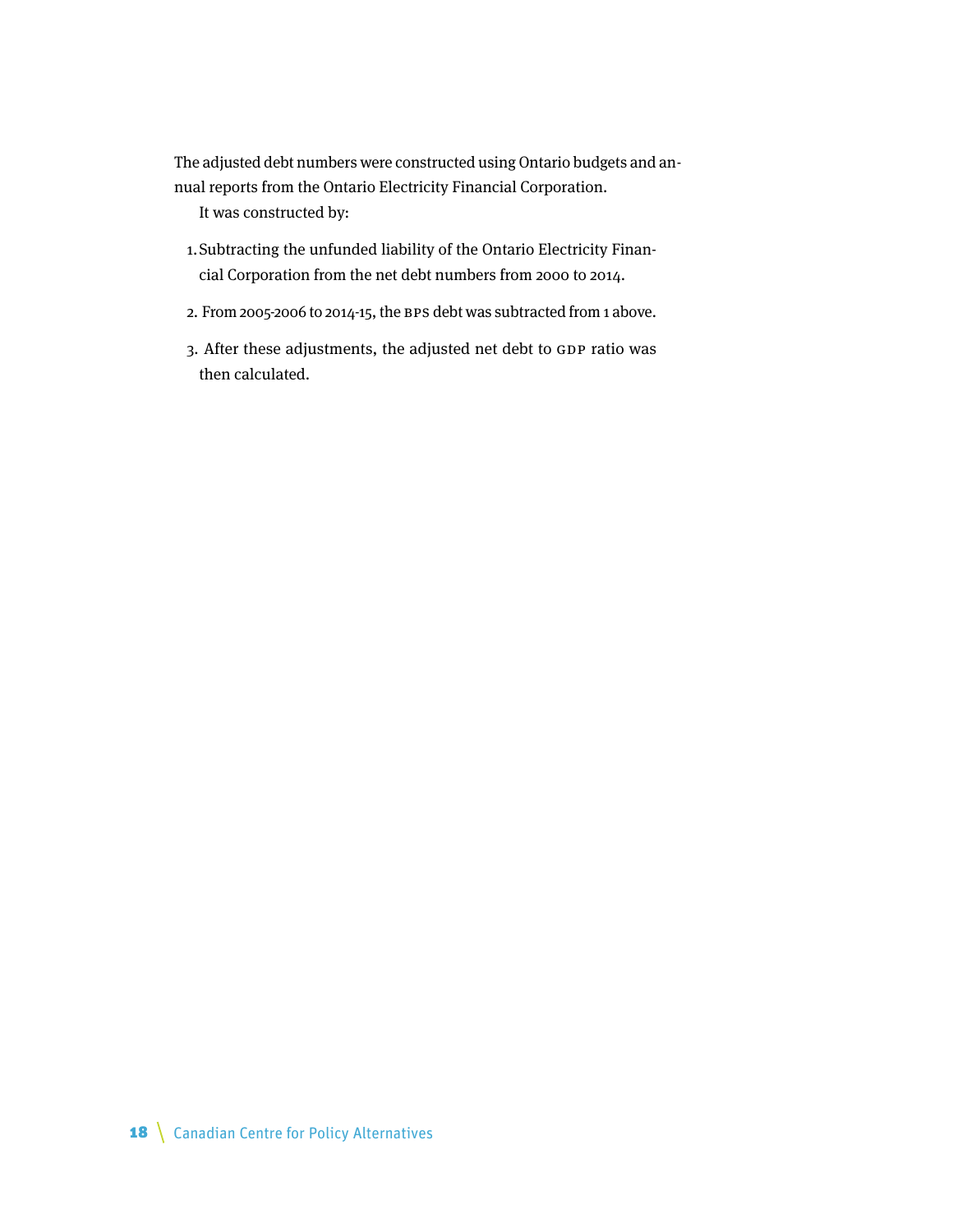## Notes

**1** See for example, Mackenzie, Hugh (2015). Apples and oranges comparing BC and Ontario's debt Ratios. CCPA BC [http://www.policynote.ca/apples-and-orangescomparing-b-c-and-ontario](http://www.policynote.ca/apples-and-oranges-comparing-b-c-and-ontario-debt-ratios/)[debt-ratios/](http://www.policynote.ca/apples-and-oranges-comparing-b-c-and-ontario-debt-ratios/)

**2** Ontario Ministry of Finance (2015). 2015 Ontario Economic Outlook and Fiscal Review. Ontario Ministry of Finance P. 128 http://www.fin.gov.on.ca/en/budget/fallstatement/2015/paper\_all.pdf

**3** Kiladze, T. (April 23, 2015). Ontario debt continues to climb, but investors will still buy it. The Globe and Mail [http://www.theglobeandmail.com/report-on-business/economy/ontario-budget](http://www.theglobeandmail.com/report-on-business/economy/ontario-budget-kiladze/article24075688/)[kiladze/article24075688/](http://www.theglobeandmail.com/report-on-business/economy/ontario-budget-kiladze/article24075688/) 

**4** Office of the Auditor General of Ontario (2014). 2014 Annual Report. Ontario Chapter 2 pp.33-44 http://www.auditor.on.ca/en/reports\_en/en14/200en14.pdf

**5** Ostry, J. et al (2015) When Should Public Debt be Reduced? IMF Staff Discussion Note. International Monetary Fund www.imf.org/external/pubs/ft/sdn/2015/sdn1510.pdf

**6** Murphy, R. et al (2014). Comparing the Debt Burdens of Ontario and California. Fraser Institute. [www.fraserinstitute.org/sites/default/files/comparing-the-debt-burdens-of-ontario-and](http://www.fraserinstitute.org/sites/default/files/comparing-the-debt-burdens-of-ontario-and-california.pdf)[california.pdf](http://www.fraserinstitute.org/sites/default/files/comparing-the-debt-burdens-of-ontario-and-california.pdf) 

**7** Cohen, Donald (Jan, 29, 2010). California in Crisis. The American Prospect [http://prospect.org/](http://prospect.org/article/california-crisis) [article/california-crisis](http://prospect.org/article/california-crisis) 

**8** State Budget Crisis Task Force (2012). Report of the State Budget Task Force: California Report. [http://www.statebudgetcrisis.org/wpcms/wp-content/images/California-Report-Complete-](http://www.statebudgetcrisis.org/wpcms/wp-content/images/California-Report-Complete-Version.pdf)[Version.pdf](http://www.statebudgetcrisis.org/wpcms/wp-content/images/California-Report-Complete-Version.pdf)

**9** IBID, P. 12 [http://www.statebudgetcrisis.org/wpcms/wp-content/images/California-Report-](http://www.statebudgetcrisis.org/wpcms/wp-content/images/California-Report-Complete-Version.pdf)[Complete-Version.pdf](http://www.statebudgetcrisis.org/wpcms/wp-content/images/California-Report-Complete-Version.pdf) 

**10** The Volker Alliance (2015). Truth and Integrity in State Budgeting: Lessons from Three States. The Volker Alliance P. 18 [https://volckeralliance.org/sites/default/files/attachments/Truth%20](https://volckeralliance.org/sites/default/files/attachments/Truth%20and%20Integrity%20in%20State%20Budgeting%20-%20Lessons%20from%20Three%20States%20-%20The%20Volcker%20Alliance.pdf) [and%20Integrity%20in%20State%20Budgeting%20-%20Lessons%20from%20Three%20States%20](https://volckeralliance.org/sites/default/files/attachments/Truth%20and%20Integrity%20in%20State%20Budgeting%20-%20Lessons%20from%20Three%20States%20-%20The%20Volcker%20Alliance.pdf) [-%20The%20Volcker%20Alliance.pdf](https://volckeralliance.org/sites/default/files/attachments/Truth%20and%20Integrity%20in%20State%20Budgeting%20-%20Lessons%20from%20Three%20States%20-%20The%20Volcker%20Alliance.pdf)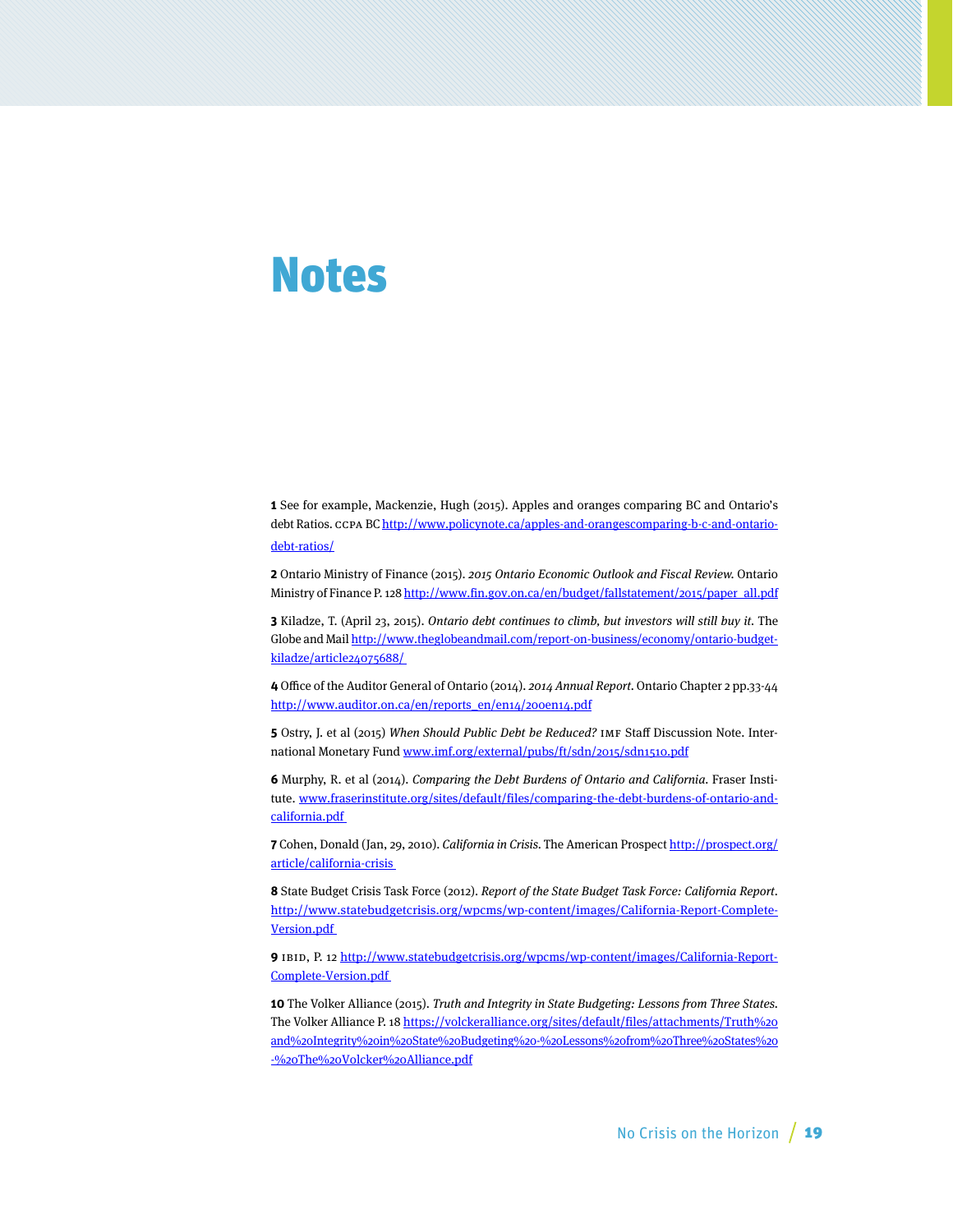**11** IBID, P. 2 [https://volckeralliance.org/sites/default/files/attachments/Truth%20and%20](https://volckeralliance.org/sites/default/files/attachments/Truth%20and%20Integrity%20in%20State%20Budgeting%20-%20Lessons%20from%20Three%20States%20-%20The%20Volcker%20Alliance.pdf) [Integrity%20in%20State%20Budgeting%20-%20Lessons%20from%20Three%20States%20-%20](https://volckeralliance.org/sites/default/files/attachments/Truth%20and%20Integrity%20in%20State%20Budgeting%20-%20Lessons%20from%20Three%20States%20-%20The%20Volcker%20Alliance.pdf) [The%20Volcker%20Alliance.pdf](https://volckeralliance.org/sites/default/files/attachments/Truth%20and%20Integrity%20in%20State%20Budgeting%20-%20Lessons%20from%20Three%20States%20-%20The%20Volcker%20Alliance.pdf)

**12** Mowat Centre. A Federal Economic Agenda for Ontario. Mowat Centre. P. 9 [http://mowatcentre.](http://mowatcentre.ca/wp-content/uploads/publications/XX_a_federal_economic_agenda_for_ontario.pdf) [ca/wp-content/uploads/publications/XX\\_a\\_federal\\_economic\\_agenda\\_for\\_ontario.pdf](http://mowatcentre.ca/wp-content/uploads/publications/XX_a_federal_economic_agenda_for_ontario.pdf)

13 Liberal Party of Canada (2015). Real Change. [https://www.liberal.ca/realchange/a-new](https://www.liberal.ca/realchange/a-new-health-accord)[health-accord](https://www.liberal.ca/realchange/a-new-health-accord) 

**14** Financial Accountability Office of Ontario (2015) An Assessment of Ontario's Medium Term Economic and Fiscal Outlook. Financial Accountability Office of Ontario. [http://www.fao-on.org/en/](http://www.fao-on.org/en/Blog/Latest%20News%20and%20Publications/Economic%20and%20Fiscal%20Assessment%202015) [Blog/Latest%20News%20and%20Publications/Economic%20and%20Fiscal%20Assessment%20201](http://www.fao-on.org/en/Blog/Latest%20News%20and%20Publications/Economic%20and%20Fiscal%20Assessment%202015)